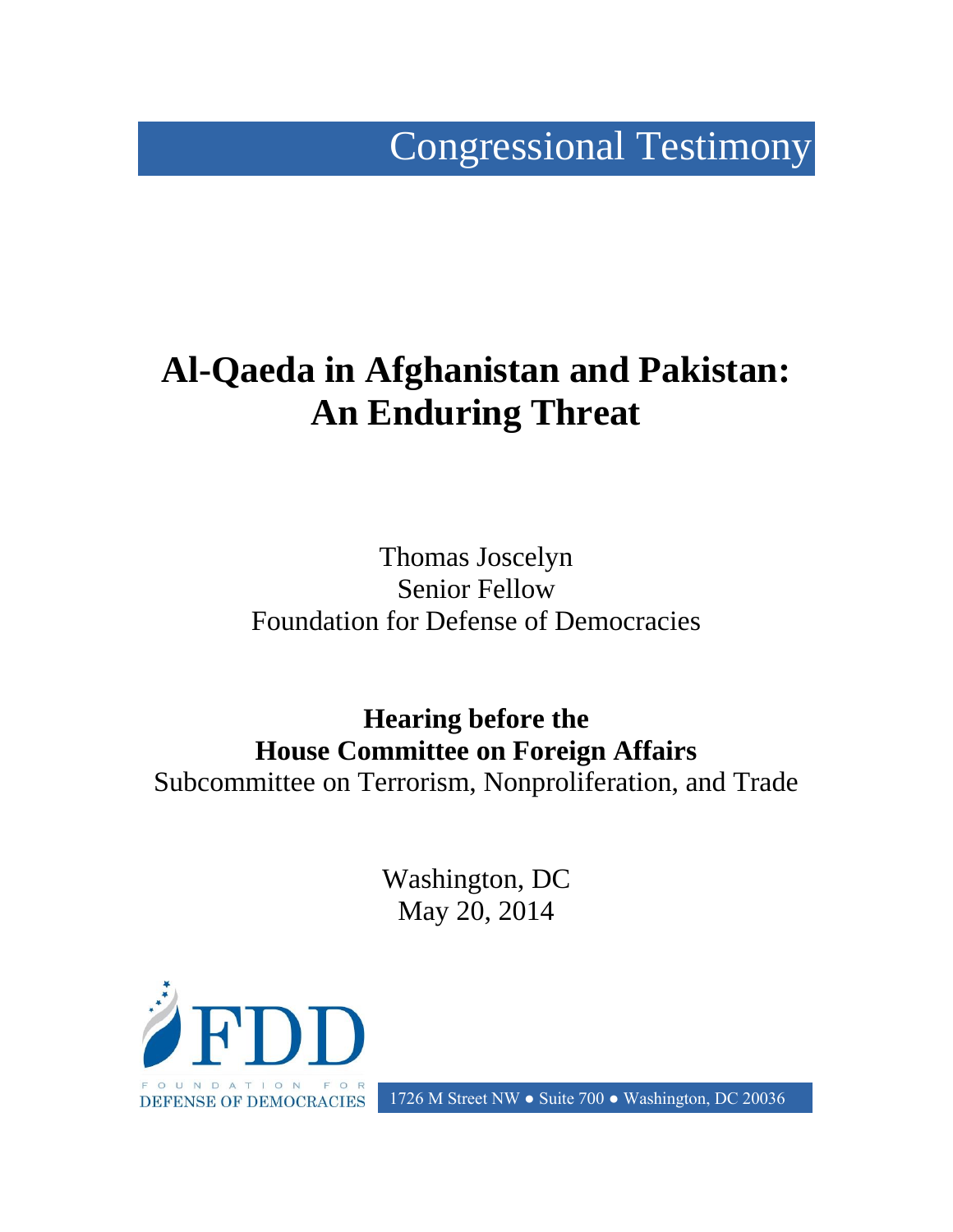Chairman Poe, Ranking Member Sherman and members of the subcommittee, thank you for inviting me here today to discuss the enduring threat posed by al Qaeda in Afghanistan and Pakistan. It is widely assumed that al Qaeda's presence in South Asia does not, in fact, pose an enduring threat to American interests. The slaying of top al Qaeda leaders, including Osama bin Laden, and more than a decade of war and other counterterrorism operations have supposedly hobbled the organization. However, while I have no doubt that al Qaeda has sustained heavy losses, I do not think that bin Laden's heirs are a spent force. On the contrary, al Qaeda lives.

In the hearing today I am going to build on my previous testimony before this subcommittee last July.<sup>1</sup> During that hearing ("Global Al Qaeda: Affiliates, Objectives, and Future Challenges"), we discussed the structure of al Qaeda and the challenges we face in the future. Today, I wish to emphasize five main points:

## **1. Al Qaeda is an international network that is comprised of a "general command," regional branches, as well as various other organizations and personalities.**

It may seem odd, but more than a dozen years after the September 11, 2001, terrorist attacks, there is no commonly accepted definition of al Qaeda. The term "core" al Qaeda is often used, but this concept is a Western invention and imprecisely defined. And the way it is employed does not accurately convey how al Qaeda is structured. When analysts and officials speak of the "core" of al Qaeda, they are generally referring to Ayman al Zawahiri and the lieutenants who surround him in South Asia. Some go even further, arguing that Zawahiri is the only "core" al Qaeda leader left. Such arguments are not based on evidence.

Al Qaeda operates what it calls a "general command," which consists of the organization's senior leadership and their lieutenants, several committees, a *Shura* (advisory) council of the group's most trusted advisers, as well as a supporting staff that includes, for example, couriers. We regularly see statements issued by al Qaeda's "general command," but few stop to ask what al Qaeda means by this. The "general command" performs various administrative functions, in addition to overseeing the organization's international operations. For instance, al Qaeda's *amniyat* is part of the group's internal security and counterintelligence apparatus. The *amniyat* in northern Pakistan is notorious for hunting down suspected spies.

This cohesive organization is not confined to South Asia. Jihadists who are, by any reasonable definition, "core" al Qaeda members are dispersed throughout the world. For example, Nasir al Wuhayshi, who heads al Qaeda in the Arabian Peninsula (AQAP), is as "core" as they come, having served as Osama bin Laden's protégé and aide-de-camp. In addition to serving as the emir of AQAP, Wuhayshi is the general manager of al Qaeda, which is a "core" function in al Qaeda's hierarchy, that is, within the "general

 $\overline{a}$ 

<sup>&</sup>lt;sup>1</sup> Thomas Joscelyn, "Global al Qaeda: Affiliates, Objectives, and Future Challenges," Testimony before the House Committee on Foreign Affairs, Subcommittee on Terrorism, Nonproliferation, and Trade, July 13, 2013. [http://docs.house.gov/meetings/FA/FA18/20130718/101155/HHRG-113-FA18-Wstate-JoscelynT-](http://docs.house.gov/meetings/FA/FA18/20130718/101155/HHRG-113-FA18-Wstate-JoscelynT-20130718.pdf)[20130718.pdf](http://docs.house.gov/meetings/FA/FA18/20130718/101155/HHRG-113-FA18-Wstate-JoscelynT-20130718.pdf)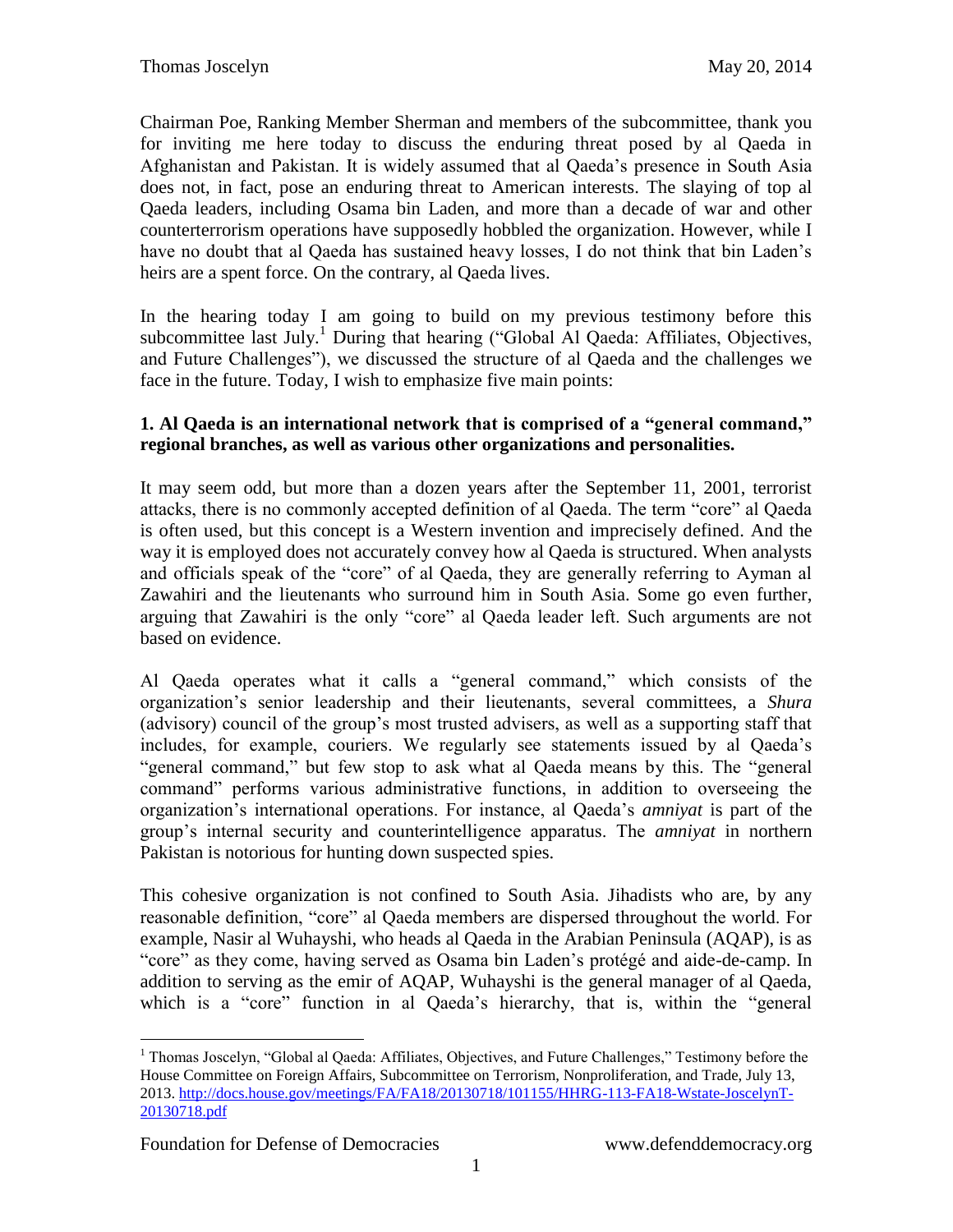command." The general manager of al Qaeda is given broad powers to oversee the organization's operations.

The "general command" of al Qaeda has designated several regions for waging jihad, and an emir is appointed to oversee the organization's efforts in each of these regions. The emir of each region has much latitude in deciding how to organize his group's day-to-day efforts, but he swears *bayat*, an oath of allegiance, to al Qaeda's overall emir (currently Zawahiri). The emirs of each region report to al Qaeda's senior leadership, including the general manager. What many refer to as al Qaeda's formal "affiliates" are really branches of al Qaeda that have been assigned to fight in these regions. The formal branches of al Qaeda, each designated its own region, are: al Qaeda in the Islamic Maghreb (AQIM), AQAP, the Al Nusrah Front in Syria, and Al Shabaab. All of them have sworn loyalty to Ayman al Zawahiri. In addition to these regions, al Qaeda also maintains facilitation networks in countries such as Iran.

Thus, the brief sketch of al Qaeda I have drawn here is one of a much more cohesive international organization than is often assumed. Like all other human organizations, however, al Qaeda has faced obstacles in trying to hold this network together. For instance, the Islamic State of Iraq and the Sham (ISIS) was al Qaeda's branch inside Iraq, but the group's emir had repeatedly disobeyed orders from the "general command." This led to ISIS being disowned by the group. ISIS is currently fighting the Al Nusrah Front and its allies in Syria.

In addition to the formal branches of al Qaeda, there are other organizations that are part of al Qaeda's international network even though they have not publicly sworn *bayat* to the leadership. Indeed, al Qaeda has often hidden its precise organizational relationship with groups that are being groomed for an alliance. Both the Al Nusrah Front and Al Shabaab, now formal branches of al Qaeda, did not make their operational connections to al Qaeda's senior leadership known at first. Al Qaeda also employs multiple brands so as to obfuscate the extent of its influence. In Yemen, for instance, AQAP adopted the name "Ansar al Sharia." This brand name was intended to convey the idea that the group is the true protector and enforcer of sharia law. Other groups calling themselves Ansar al Sharia have been established in Egypt, Libya and Tunisia. There are still other groups that have adopted al Qaeda's ideology, but are probably not operationally connected to the "general command" or al Qaeda's branches.

I begin with this overview because the enduring threat of al Qaeda in Afghanistan and Pakistan extends far outside of the region.

## **2. Al Qaeda is, at its heart, a clandestine organization, but careful analysis reveals that it has a deep bench of talent from which it draws.**

Since its founding in 1988, the organization has attempted to conceal its operations. This has made it difficult to assess some very basic aspects of al Qaeda. The group does not, for instance, publish an organizational chart or make its total roster known. If you watch al Qaeda carefully enough, however, you can see that the group has consistently replaced

Foundation for Defense of Democracies www.defenddemocracy.org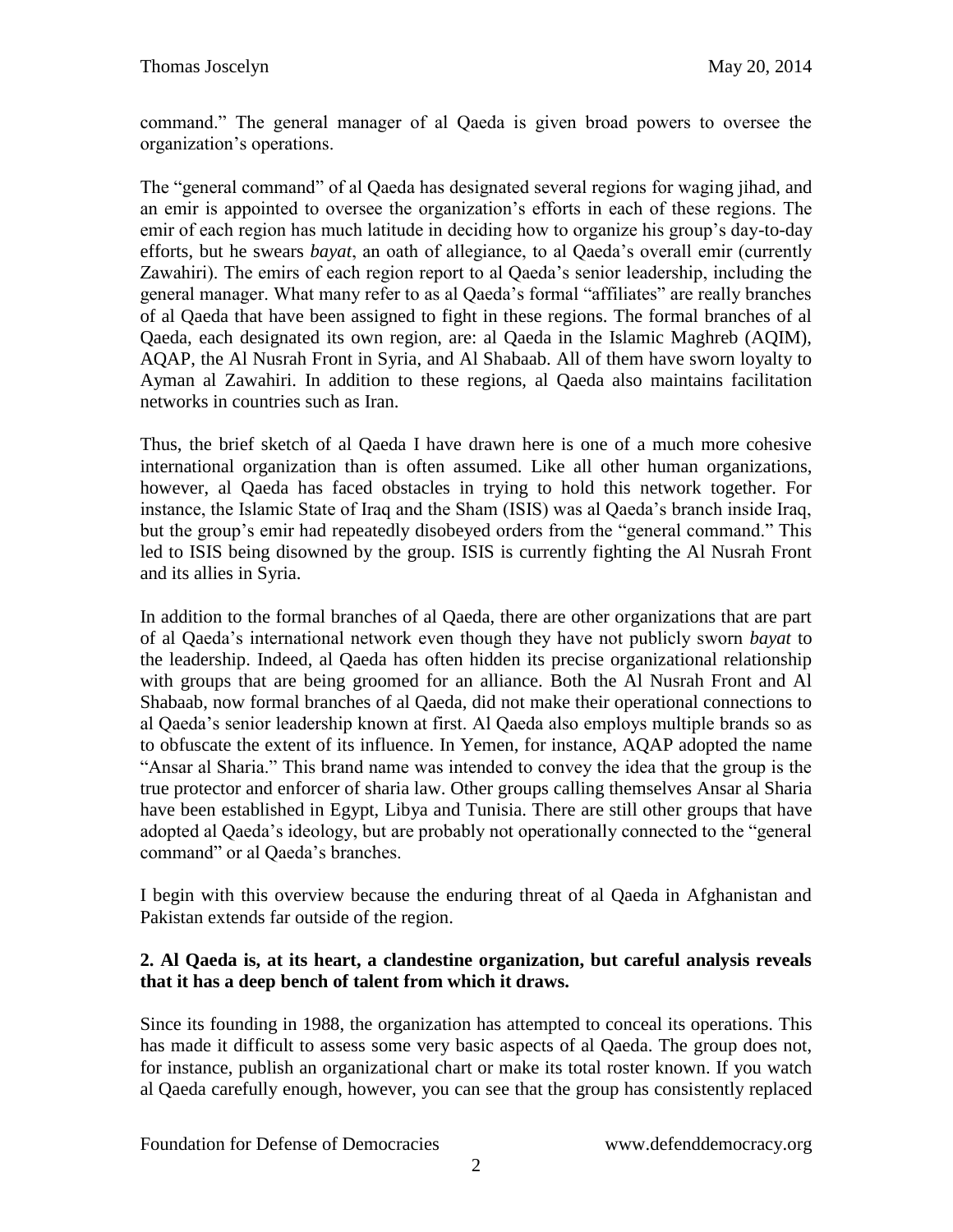top leaders lost in the 9/11 wars. In some cases these replacements are not as competent, while in other cases they may even surpass their fallen comrades.

Nasir al Wuhayshi, the aforementioned general manager of al Qaeda, is a seasoned veteran who replaced others in that role after they were killed or captured. Wuhayshi is, by all appearances, an all too competent leader. Still, the American-led counterterrorism effort has certainly disrupted al Qaeda's international network, delivering severe setbacks in some areas. Al Qaeda's problems with ISIS stem, to a large degree, from the fact that the U.S. and its allies took out its predecessor organization's top leadership in 2010. The leaders of the Islamic State of Iraq (ISI) were loyal to al Qaeda's "general command" but were replaced with leaders who had not been vetted by al Qaeda's senior leaders.

One of the interesting things about the infighting between the ISIS and Al Nusrah is that it has led al Qaeda to identify several leaders who were previously unknown to the public. The leaders were identified because they were called as witnesses against ISIS, relying on their established jihadist pedigrees to give them credibility. Some of these leaders have dossiers that stretch back decades, but no one was talking about them until they appeared on screen. This same phenomenon happens all the time. Al Qaeda leaders who were previously unknown are identified in either the "general command" or the regional branches.

This dynamic leads to a significant epistemological problem. U.S. officials, under both the Bush and Obama administrations, have repeatedly claimed to have decimated al Qaeda after a certain number of leaders of the organization were either killed or captured. Part of the reason these assessments have been flawed is that al Qaeda has a "deep bench" to draw from, both from within its own organization and allied groups. Al Qaeda is constantly in the process of recruiting new talent as well.

In Pakistan and Afghanistan today, al Qaeda likely has a significant cadre of leaders who have not been publicly identified. The roles played by other, publicly identified operatives are not widely understood either. For instance, a cursory review of Vanguards of Khorasan, an al Qaeda publication, reveals numerous leaders who are not regularly discussed.

## **3. Al Qaeda has always been, first and foremost, an insurgency organization focused on overturning the existing political order in the Muslim world. Al Qaeda's jihadists are terrorists, but they are more than that. They are political revolutionaries who seek power for themselves and their ideology.**

As such, most of al Qaeda's efforts since its founding have been focused on fighting "over there," that is, contesting for power in faraway lands. Their early efforts in this regard ended in failure. But today, formal branches of al Qaeda are fighting throughout much of Africa and the Middle East. Consistent with al Qaeda's original vision, these groups are all seeking to win territory, establish Islamic states, and govern according to their radical version of sharia law. They pose a threat to U.S. interests abroad, and part of each of these organizations has either already been devoted to plotting attacks in the West

Foundation for Defense of Democracies www.defenddemocracy.org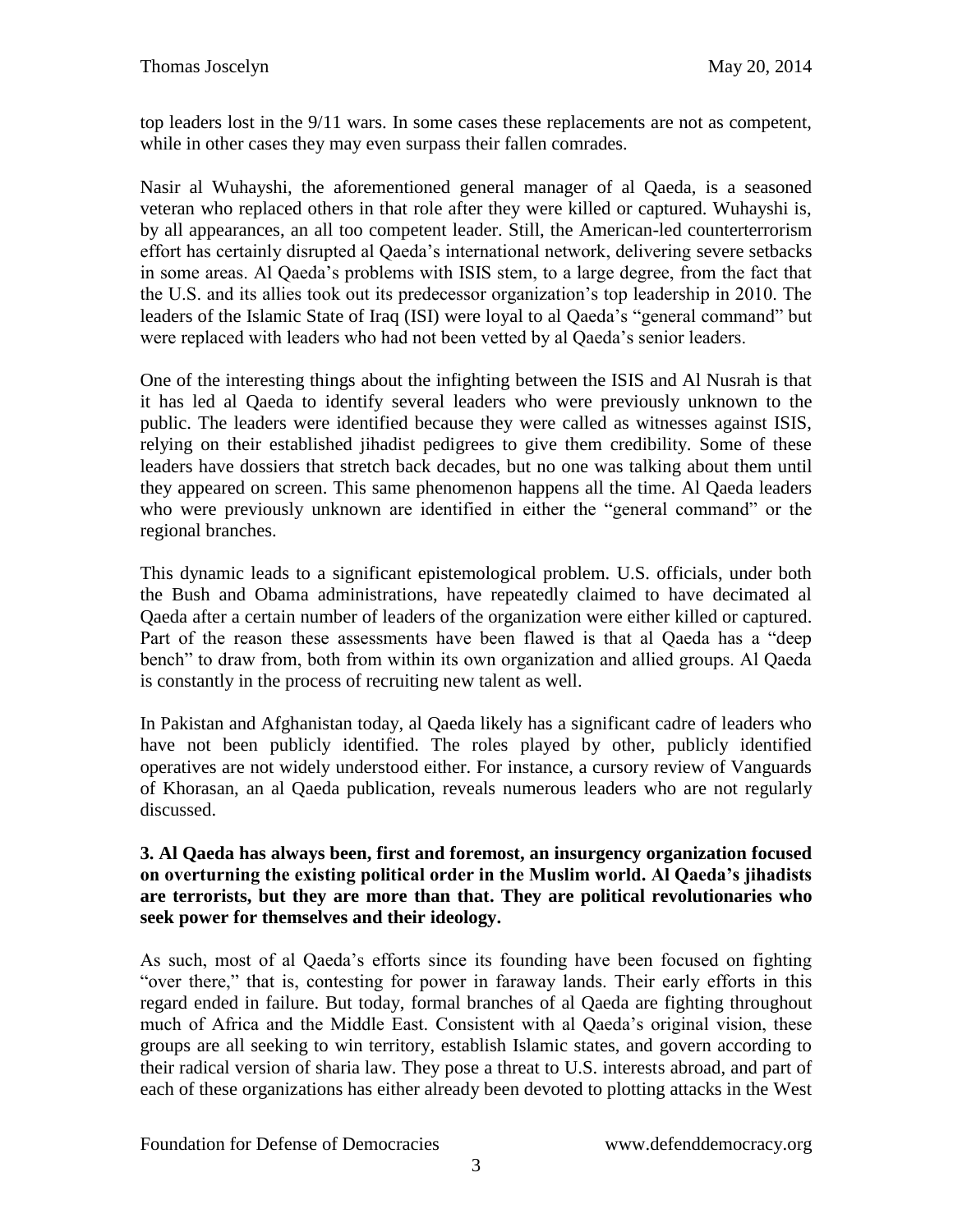or likely will be. Luckily, most of their attempts to attack the West have thus far failed. But it is always worth remembering that attacking the West has not been al Qaeda's strategic goal. Attacking the U.S. on 9/11, and various plots thereafter, was seen as a tactical step. Al Qaeda believes that by attacking the U.S. and the West, it can lessen Western influence in the Muslim world, thereby destabilizing the existing political order and freeing up the opportunity to wage insurgencies against governments al Qaeda deems un-Islamic. Only a small fraction of al Qaeda's resources throughout its entire history have been devoted to mass casualty attacks in the West. A far greater amount of the organization's resources have been dedicated to fighting "over there."

This basic point reveals another epistemological problem. Some claim that al Qaeda's failure to launch another 9/11-style attack on the U.S. homeland (putting aside smaller attacks that were, at a minimum, inspired by al Qaeda's ideology) means that the group has been strategically defeated. Counterterrorism and intelligence officials deserve a great deal of credit for stopping the next attack. We've gotten lucky on some occasions, too. But, most importantly, al Qaeda is spending far more of its resources fighting "over there" than it is grooming new 9/11-style terrorists. Thus, a word of caution: As al Qaeda has expanded its geographic footprint, it has also increased its pool of potential recruits for attacks in the West. Most the jihadists fighting abroad will remain insurgents, as was the case prior to 9/11. As new talent comes in, however, this opens new possibilities for al Qaeda's attacks on the West. The best, but not the only, example of this today is in Syria. Most of al Qaeda's resources are spent battling Bashar al Assad's forces, as well as fighting the rogue ISIS faction (which could also lash out at the West). But Western counterterrorism officials are rightly concerned that some individuals recruited to fight in Syria will be repurposed for attacks back at home.

**4. Al Qaeda operates as part of a "syndicate" in Central and South Asia.** In 2010, former Secretary of Defense Robert Gates described al Qaeda as being part of a "syndicate" in Afghanistan, Pakistan, and elsewhere in the region. This is an excellent description of how al Qaeda operates. "A victory for one [member of the syndicate] is a victory for all," Gates cautioned.<sup>2</sup> He is right. Gates mentioned groups such as the Afghan and Pakistani Taliban (Tehrik-e Taliban Pakistan, or TTP), as well as Lashkar-e-Taiba (LeT), as belonging to this "syndicate." To this we can add: the Haqqani Network (HQN), the Islamic Movement of Uzbekistan (IMU) and its offshoot the Islamic Jihad Union (IJU), Harkat-ul-Jihad-al-Islami (HUJI), Harakat-ul-Mujahideen (HUM), Jaish-e-Mohammed (JeM), and Lashkar-e-Jhangvi (LeJ), among other groups.

I will not recount here how each of these groups is tied to al Qaeda. The archives of *The*  Long War Journal<sup>3</sup> are filled with examples, including those showing how al Qaeda has replenished its ranks from these organizations. However, the Haqqani Network (HQN) deserves a further, albeit brief, mention. The HQN is part of the Taliban alliance and also closely tied to al Qaeda. The relationship between the HQN and al Qaeda at the most

Foundation for Defense of Democracies www.defenddemocracy.org

 $\overline{a}$ 

<sup>2</sup> Craig Whitlock, "Gates: Al-Qaeda has assembled a 'syndicate' of terror groups," *Washington Post*, January 20, 2010[. http://www.washingtonpost.com/wp-](http://www.washingtonpost.com/wp-dyn/content/article/2010/01/20/AR2010012001575.html)

[dyn/content/article/2010/01/20/AR2010012001575.html](http://www.washingtonpost.com/wp-dyn/content/article/2010/01/20/AR2010012001575.html) 3 *The Long War Journal* is available online at [http://www.longwarjournal.org/.](http://www.longwarjournal.org/)